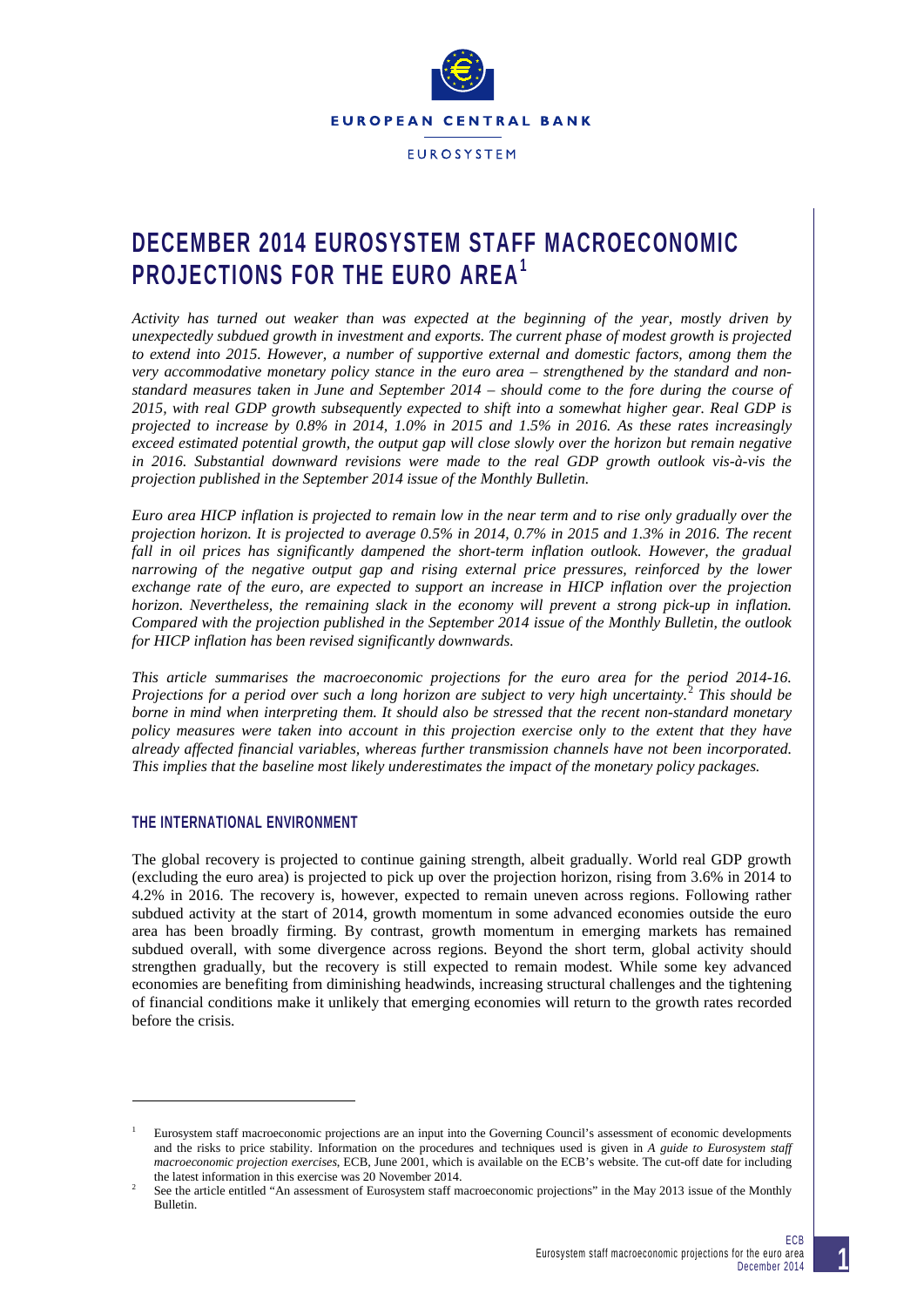Global trade momentum remained weak in the first half of the year. However, global trade growth is expected to have reached a trough in the second quarter and is projected to pick up over the projection horizon, from 2.7% in 2014 to 5.2% in 2016 (world excluding the euro area). Its elasticity to global activity at the end of the projection horizon is expected to remain below that recorded before the global crisis. With import demand from the euro area's main trading partners expected to expand at a slower pace than that from the rest of the world, euro area foreign demand growth is projected to be slightly weaker than global trade growth (see Table 1).

## **Table 1 The international environment**

| (annual percentage changes)                      |               |      |      |                |      |      |                                          |        |        |        |
|--------------------------------------------------|---------------|------|------|----------------|------|------|------------------------------------------|--------|--------|--------|
|                                                  | December 2014 |      |      | September 2014 |      |      | <b>Revisions since</b><br>September 2014 |        |        |        |
|                                                  | 2013          | 2014 | 2015 | 2016           | 2014 | 2015 | 2016                                     | 2014   | 2015   | 2016   |
| World (excluding euro area) real GDP             | 3.7           | 3.6  | 4.0  | 4.2            | 3.7  | 4.2  | 4.3                                      | $-0.1$ | $-0.1$ | $-0.1$ |
| Global (excluding euro area) trade <sup>1)</sup> | 3.4           | 2.7  | 3.9  | 5.2            | 3.9  | 5.5  | 5.9                                      | $-1.2$ | $-1.6$ | $-0.7$ |
| Euro area foreign demand <sup>2)</sup>           | 2.9           | 2.3  | 3.4  | 4.9            | 3.5  | 5.0  | 5.6                                      | $-1.2$ | $-1.6$ | $-0.6$ |

Note: Revisions are calculated from unrounded data.

1) Calculated as a weighted average of imports.

2) Calculated as a weighted average of imports of euro area trade partners.

Compared with the macroeconomic projections published in the September 2014 issue of the Monthly Bulletin, the global growth outlook has been revised slightly downwards, while the outlook for euro area foreign demand has been revised down more significantly. The revisions to the outlook for euro area foreign demand reflect lower data outturns and a downward revision to the path of the increase in the elasticity of global trade to activity towards its long-term level, in order to account for past forecast errors.

#### **Box 1**

# **TECHNICAL ASSUMPTIONS ABOUT INTEREST RATES, EXCHANGE RATES, COMMODITY PRICES AND FISCAL POLICIES**

The technical assumptions about interest rates and commodity prices are based on market expectations, with a cut-off date of 13 November 2014. Short-term rates refer to the three-month EURIBOR, with market expectations derived from futures rates. The methodology gives an average level for these shortterm interest rates of 0.2% for 2014 and 0.1% for 2015 and 2016. The market expectations for euro area ten-year nominal government bond yields imply an average level of 2.0% in 2014, 1.8% in 2015 and 2.1% in 2016. <sup>1</sup> Reflecting the path of forward market interest rates and the gradual pass-through of changes in market rates to lending rates, composite bank lending rates on loans to the euro area nonfinancial private sector are expected to decline somewhat in 2014 and 2015, before rising modestly in the course of 2016.

As regards commodity prices, on the basis of the path implied by futures markets in the two-week period ending on the cut-off date of 13 November, the price of a barrel of Brent crude oil is assumed to fall from USD 102.6 in the third quarter of 2014 to USD 85.6 in 2015, before rising to USD 88.5 in 2016. The prices of non-energy commodities in US dollars are assumed to decrease substantially in 2014 and 2015 and to rise in 2016.<sup>2</sup>

Bilateral exchange rates are assumed to remain unchanged over the projection horizon at the average levels prevailing in the two-week period ending on the cut-off date of 13 November 2014. This implies an exchange rate of USD 1.33 per euro in 2014 and of USD 1.25 per euro in 2015 and 2016.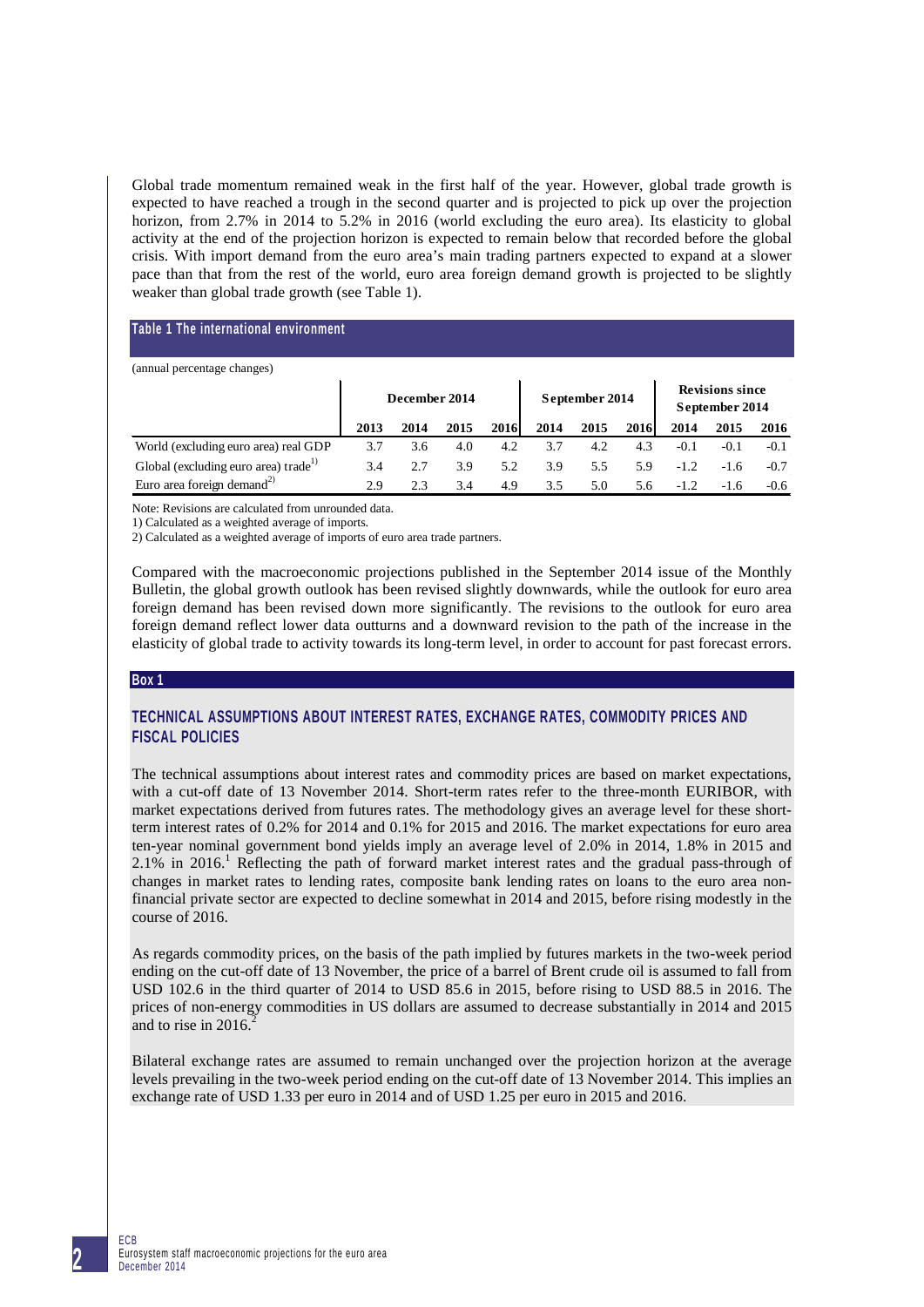| <b>Technical assumptions</b>         |               |        |        |                |        |        |                                             |        |         |         |
|--------------------------------------|---------------|--------|--------|----------------|--------|--------|---------------------------------------------|--------|---------|---------|
|                                      | December 2014 |        |        | September 2014 |        |        | <b>Revisions since</b><br>September $20141$ |        |         |         |
|                                      | 2013          | 2014   | 2015   | 2016           | 2014   | 2015   | 2016                                        | 2014   | 2015    | 2016    |
| Three-month EURIBOR                  |               |        |        |                |        |        |                                             |        |         |         |
| (percentage per annum)               | 0.2           | 0.2    | 0.1    | 0.1            | 0.2    | 0.2    | 0.3                                         | 0.0    | $-0.1$  | $-0.1$  |
| Ten-year government bond yields      |               |        |        |                |        |        |                                             |        |         |         |
| (percentage per annum)               | 2.9           | 2.0    | 1.8    | 2.1            | 2.3    | 2.2    | 2.5                                         | $-0.2$ | $-0.4$  | $-0.4$  |
| Oil price (in USD/barrel)            | 108.8         | 101.2  | 85.6   | 88.5           | 107.4  | 105.3  | 102.7                                       | $-5.7$ | $-18.8$ | $-13.8$ |
| Non-energy commodity prices,         |               |        |        |                |        |        |                                             |        |         |         |
| in USD (annual percentage change)    | $-5.0$        | $-6.3$ | $-4.8$ | 3.8            | $-4.8$ | 0.1    | 4.4                                         | $-1.5$ | $-4.9$  | $-0.6$  |
| USD/EUR exchange rate                | 1.33          | 1.33   | 1.25   | 1.25           | 1.36   | 1.34   | 1.34                                        | $-1.9$ | $-6.7$  | $-6.7$  |
| Euro nominal effective exchange rate |               |        |        |                |        |        |                                             |        |         |         |
| (EER20) (annual percentage change)   | 3.8           | 0.5    | $-2.8$ | 0.0            | 1.4    | $-0.8$ | 0.0                                         | $-0.9$ | $-2.0$  | 0.0     |

Note: Revisions are calculated from unrounded data.

1) Revisions are expressed as percentages for levels, differences for growth rates and percentage points for interest rates and bond yields.

The fiscal assumptions reflect the budgetary execution in 2014, information included in draft or approved budget laws for 2015, draft budgetary plans submitted in the context of the European Semester and national medium-term budgetary plans that were available as of 20 November 2014. They include all policy measures that have already been approved by national parliaments or that have been defined in sufficient detail by governments and are likely to pass the legislative process. Overall, the information on the budget execution in 2014 and on fiscal measures planned for 2015 implies a broadly neutral discretionary fiscal policy at the euro area level. Fiscal consolidation measures in some countries are broadly offset by direct tax cuts in several countries and spending increases.

Compared with the September 2014 issue of the Monthly Bulletin, the changes in the technical assumptions include considerably lower US dollar-denominated oil and non-energy commodity prices, a depreciation of the effective exchange rate of the euro, and lower short-term and long-term interest rates in the euro area.

- 1 The assumption for euro area ten-year nominal government bond yields is based on the weighted average of countries' ten-year benchmark bond yields, weighted by annual GDP figures and extended by the forward path derived from the ECB's euro area all-bonds ten-year par yield, with the initial discrepancy between the two series kept constant over the projection horizon. The spreads between country-specific government bond yields and the corresponding euro area average are assumed to be constant over the projection horizon.
- 2 Oil and food commodity price assumptions are based on futures prices up to the end of the projection horizon. The prices of other non-energy hard commodities are assumed to follow futures until the fourth quarter of 2015 and thereafter to evolve in line with global economic activity. EU farm gate prices (in euro), which are used for forecasting food consumer prices, are projected on the basis of an econometric model that takes into account developments in international food commodity prices.

# **REAL GDP GROWTH PROJECTIONS**

Recent economic developments have not confirmed the recovery which was expected at the beginning of this year. Real GDP grew only modestly in the second and third quarters of 2014, following an unwinding of temporary factors that had boosted activity in the first quarter. The weaker than expected activity has taken place against the background of subdued global trade developments, increasing concerns about domestic growth prospects possibly nourished by the standstill of the economic reform process in some countries, persistent geopolitical tensions and a weaker than envisaged pick-up in residential investment in some countries.

Real GDP growth is projected to stay muted in the near term. The impact of the adverse factors that hindered growth earlier in the year will still weigh on growth in the next few quarters. This is indicated by business and consumer confidence indicators, which have weakened since the spring, with their levels

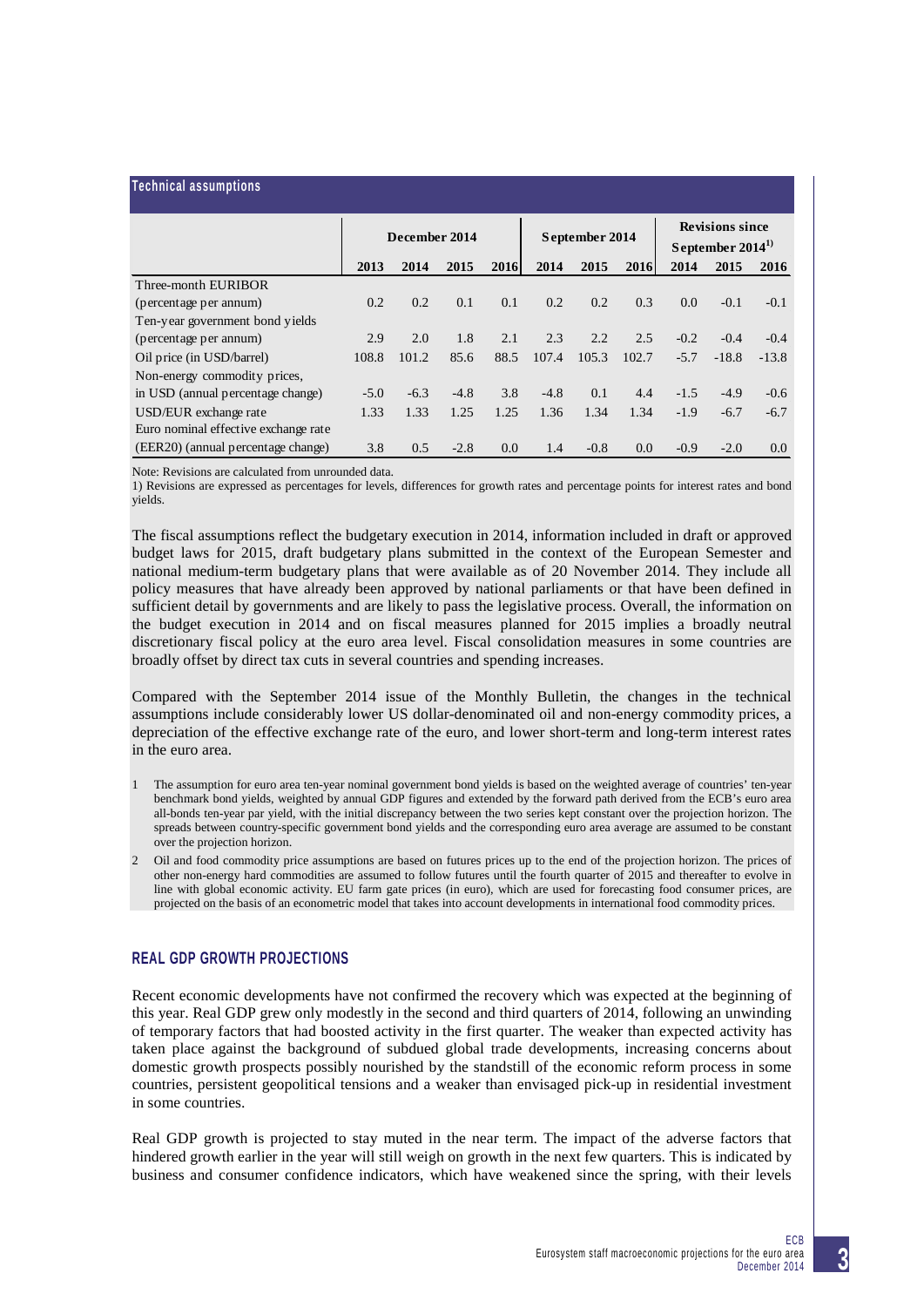now indicating continued but only modest activity in the near term. In particular, private investment activity is expected to remain subdued into early 2015.

Nevertheless, several fundamentals remain positive and support the expected pick-up in 2015 and beyond. Domestic demand should benefit from the accommodative monetary policy stance and an improved functioning of the monetary policy transmission process – further strengthened by the standard and nonstandard measures recently taken by the ECB – a broadly neutral fiscal stance following years of substantial fiscal tightening, and some improvement in credit supply conditions. In addition, private consumption should benefit from a pick-up in real disposable income stemming in particular from the favourable impact of falling commodity prices, but also from rising, albeit modest, wage and employment growth and, in the context of improving profit growth, rising other personal income (including distributed profits). In addition, overall activity will be increasingly supported over the projection horizon by the favourable impact on exports of an assumed gradual strengthening of external demand, further bolstered by the impact of the depreciation of the euro.

However, the recovery is projected to remain subdued by historical standards as a number of factors continue to dampen growth in the medium term. The remaining need for the adjustment of private and public sector balance sheets is expected to diminish only gradually over the projection horizon. Moreover, the drag on private consumption from high unemployment rates in some countries is expected to abate only gradually, while ample spare capacity in some countries will continue to hold back investment spending. In terms of annual averages, real GDP growth is projected to be 0.8% in 2014, 1.0% in 2015 and 1.5% in 2016.

Looking at the components of demand in more detail, private consumption expenditure maintains its moderate momentum over the horizon, owing to a pick-up in real disposable income. Following several years of pronounced weakness, real disposable income will accelerate thanks to stronger labour income (reflecting rising employment and slightly higher wage growth), a rising contribution from other personal (mainly profit-related) income, and low commodity prices. Increasing household net worth and low financing costs will also support private consumption.

The saving ratio is expected to be flat, remaining at historically low levels. This reflects opposing effects. On the one hand, the very low interest rates and gradually declining unemployment will have a downward impact. On the other hand, there are upward effects as rising disposable income in some countries decreases the need to use savings for consumption. The observed weakening in consumer confidence might strengthen the precautionary savings motive. Furthermore, in some countries, household deleveraging pressures remain elevated, which is having further upward effects on the saving ratio.

The outlook for residential investment remains subdued. Residential investment should gain some momentum in the course of 2015, as activity recovers in an environment of low mortgage rates and improved credit supply conditions, and as housing market adjustment needs gradually fade. However, in some countries, the adjustment in housing markets and/or the still weak growth of real disposable income continue to dampen residential construction. Moreover, in some countries, the favourable impact of historically low mortgages rates appears to be weaker than previously expected.

A number of factors should support business investment, namely the projected gradual strengthening in domestic and external demand, the very low level of interest rates, the need to modernise the capital stock after several years of subdued investment, an improvement in credit supply conditions, and some strengthening of profit mark-ups as activity recovers. In addition, headwinds from corporate sector deleveraging needs are expected to gradually ease following a decline in the debt-to-GDP ratio in recent years. Nevertheless, debt levels remain elevated, so deleveraging needs might continue to dampen growth.

Business investment growth is estimated to remain fairly low in the near term. Despite the abovementioned supportive factors, business confidence has declined lately. The impact of some adverse factors appears to weigh strongly on business investment, notably still unfavourable although improving financing conditions in some countries, concerns about the slow pace of structural reforms in certain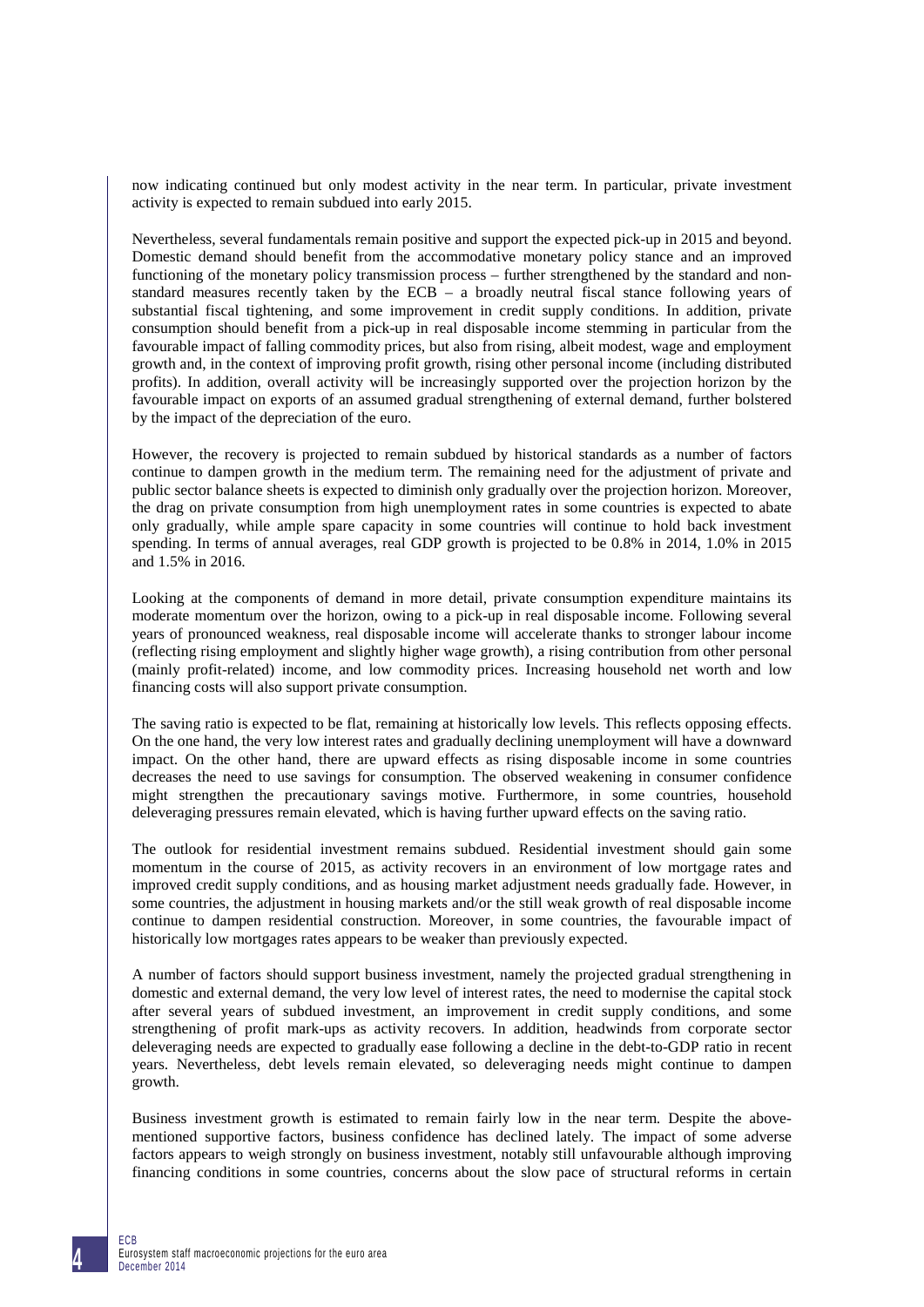countries, and the persistence of geopolitical tensions. In addition, uncertainty about the demand outlook weighs on business investment.

Euro area foreign demand is projected to pick up moderately as global activity recovers. Extra-euro area exports will increase moderately in the second half of 2014, broadly in line with foreign demand. Exports are projected to gain momentum in the course of 2015, reflecting the gradual strengthening of foreign demand and the favourable impact of the recent depreciation of the euro. Export market shares are expected to remain broadly unchanged over the projection horizon. Extra-euro area imports will pick up only moderately over the projection horizon, reflecting the subdued growth of demand in the euro area and the lower exchange rate of the euro. Net exports are projected to contribute positively, albeit modestly, to real GDP growth towards the end of the projection horizon. The current account surplus will increase over the horizon, reaching 2.4% of GDP in 2016.

Employment growth has recently witnessed a comparatively fast and strong pick-up. Employment started to recover already from mid-2013 onwards, initially in terms of hours worked, but then also in terms of persons. In the second quarter of 2014, headcount employment was up 0.4% in year-on-year terms, compared with real GDP growth of 0.8%. This relatively fast recovery appears to reflect the upward impact of past wage moderation and probably the positive impact of recent labour market reforms. These reforms – for example, via increased decentralisation of wage bargaining, reduced employment protection and more flexible working arrangements – appear to have led to a comparatively faster and stronger response of employment to output developments than seen historically, though with some notable crosscountry differences.

Euro area labour market conditions are expected to improve modestly over the projection horizon. Headcount employment is estimated to continue its modest recovery in the second half of 2014, and is projected to broadly maintain this momentum over the projection horizon. The recovery in employment reflects the continued pattern of a comparatively fast and strong response to the pick-up in activity. The labour force is expected to increase moderately, owing to immigration and as the gradually improving labour market situation stimulates participation of certain segments of the population. The unemployment rate is expected to decline over the projection horizon, albeit remaining far higher than before the crisis.

Compared with the macroeconomic projections published in the September 2014 issue of the Monthly Bulletin, the real GDP growth projection for 2014-16 has been revised downwards by 1.0 percentage point. The revision is due to a weaker outlook for exports, as the outlook for euro area foreign demand has been revised down significantly, reflecting lower data outturns and a downward revision in the path of the increase in the elasticity of global trade to activity towards its long-term value. The downward revision to growth is also due to weaker business investment in view of the recent decline in confidence and increasing concerns about domestic growth prospects. Residential investment has also been revised down substantially in view of stronger remaining adjustment needs in the housing markets in some countries and the fact that the impact of historically low mortgage rates appears to have been overestimated in previous projection exercises. Private consumption has also been revised down, reflecting downwardly revised compensation per employee growth and weaker than expected distributed profits, reflecting the overall weaker economic environment.

The recent non-standard monetary policy measures are included in the baseline only through their impact on already observed data and via their impact on the market-based technical financial assumptions, namely via market interest rates and equity prices, and also via the exchange rate. Thus, the baseline may underestimate the favourable impact of the recent non-standard monetary policy measures as additional channels are not included (see Box 2).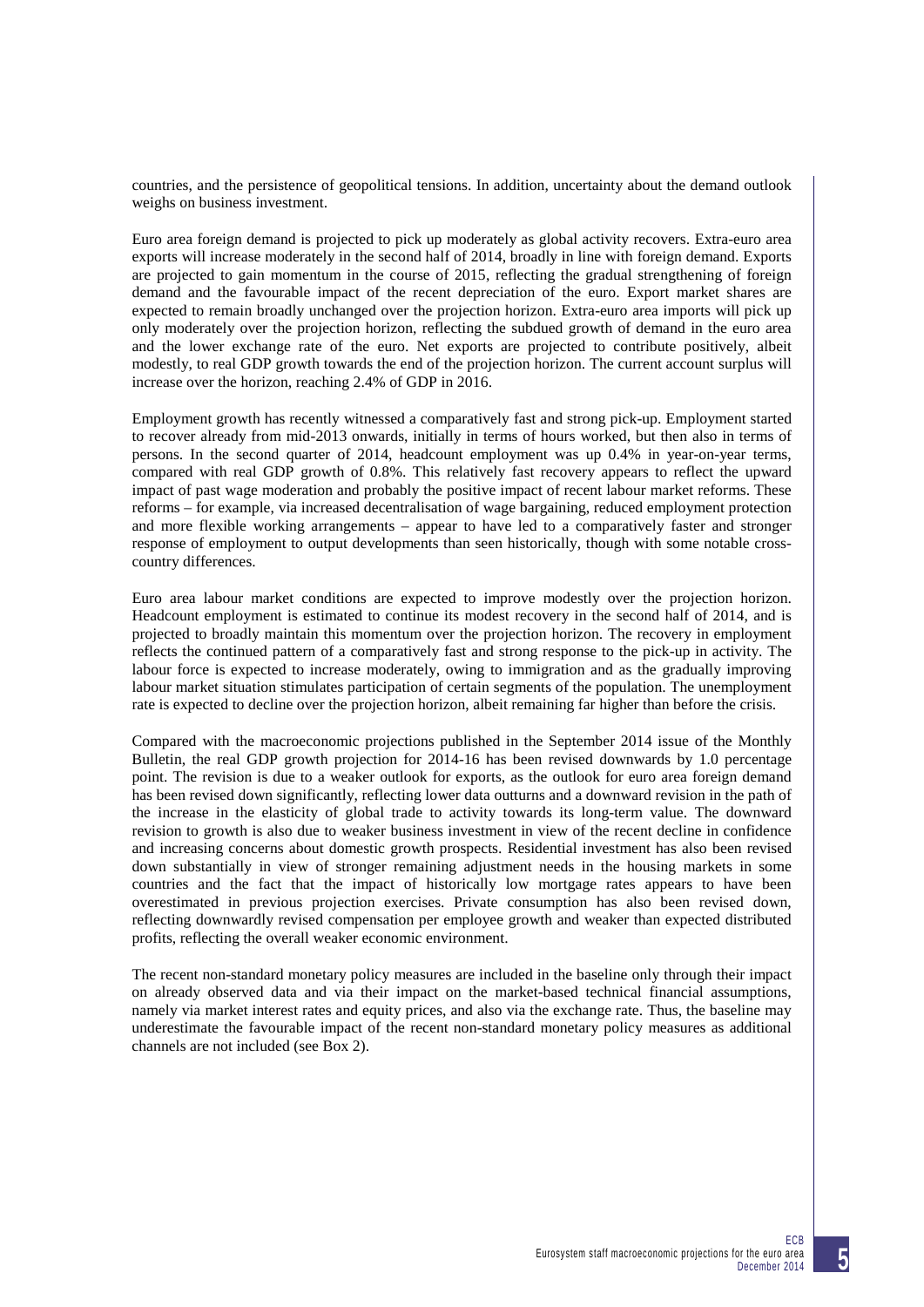#### **Table 2 Macroeconomic projections for the euro area1)**

#### (annual percentage changes)

|                                                       | December 2014 |        |        | September 2014 | <b>Revisions since</b><br>September $2014^{2}$                                                              |        |                   |        |        |        |
|-------------------------------------------------------|---------------|--------|--------|----------------|-------------------------------------------------------------------------------------------------------------|--------|-------------------|--------|--------|--------|
|                                                       | 2013          | 2014   | 2015   | 2016           | 2014                                                                                                        | 2015   | 2016              | 2014   | 2015   | 2016   |
| Real ${\rm GDP}^{3)}$                                 | $-0.4$        | 0.8    | 1.0    | 1.5            | 0.9                                                                                                         | 1.6    | 1.9               | 0.0    | $-0.6$ | $-0.3$ |
|                                                       |               |        |        |                | $[0.7 - 0.9]^{4}$ $[0.4 - 1.6]^{4}$ $[0.4 - 2.6]^{4}$ $[0.7 - 1.1]^{4}$ $[0.6 - 2.6]^{4}$ $[0.6 - 3.2]^{4}$ |        |                   |        |        |        |
| Private consumption                                   | $-0.6$        | 0.8    | 1.3    | 1.2            | 0.7                                                                                                         | 1.4    | 1.6               | 0.1    | $-0.2$ | $-0.4$ |
| Government consumption<br>Gross fixed capital         | 0.3           | 0.9    | 0.5    | 0.4            | 0.7                                                                                                         | 0.4    | 0.4               | 0.2    | 0.0    | $-0.1$ |
| formation                                             | $-2.5$        | 0.7    | 1.4    | 3.2            | 1.1                                                                                                         | 3.1    | 3.9               | $-0.5$ | $-1.8$ | $-0.7$ |
| Exports <sup>5</sup>                                  | 2.2           | 3.2    | 3.2    | 4.8            | 3.1                                                                                                         | 4.5    | 5.3               | 0.0    | $-1.3$ | $-0.5$ |
| Imports <sup>5</sup>                                  | 1.3           | 3.3    | 3.7    | 4.9            | 3.5                                                                                                         | 4.5    | 5.3               | $-0.3$ | $-0.8$ | $-0.3$ |
| Employment                                            | $-0.9$        | 0.4    | 0.6    | 0.5            | 0.3                                                                                                         | 0.6    | 0.7               | 0.1    | 0.0    | $-0.2$ |
| Unemployment rate                                     |               |        |        |                |                                                                                                             |        |                   |        |        |        |
| (percentage of labour force)                          | 11.9          | 11.6   | 11.2   | 10.9           | 11.6                                                                                                        | 11.2   | 10.8              | 0.0    | 0.0    | 0.2    |
| <b>HICP</b>                                           | 1.4           | 0.5    | 0.7    | 1.3            | $0.6^{\circ}$                                                                                               | 1.1    | 1.4               | $-0.1$ | $-0.4$ | $-0.1$ |
|                                                       |               |        |        |                | $[0.5 - 0.5]^{4}$ $[0.2 - 1.2]^{4}$ $[0.6 - 2.0]^{4}$ $[0.5 - 0.7]^{4}$ $[0.5 - 1.7]^{4}$                   |        | $[0.7 - 2.1]^{4}$ |        |        |        |
| HICP excluding energy<br>HICP excluding energy and    | 1.4           | 0.8    | 1.1    | 1.3            | 0.8                                                                                                         | 1.3    | 1.6               | 0.0    | $-0.2$ | $-0.2$ |
| food<br>HICP excluding energy,<br>food and changes in | 1.1           | 0.8    | 1.0    | 1.3            | 0.9                                                                                                         | 1.2    | 1.5               | 0.0    | $-0.2$ | $-0.2$ |
| indirect taxes <sup>6)</sup>                          | 1.0           | 0.7    | 1.0    | 1.3            | 0.8                                                                                                         | 1.2    | 1.5               | 0.0    | $-0.2$ | $-0.2$ |
| Unit labour costs                                     | 1.3           | 1.1    | 1.1    | 0.8            | 1.0                                                                                                         | 0.8    | 1.1               | 0.1    | 0.4    | $-0.3$ |
| Compensation                                          |               |        |        |                |                                                                                                             |        |                   |        |        |        |
| per employee                                          | 1.7           | 1.6    | 1.5    | 1.8            | 1.6                                                                                                         | 1.8    | 2.2               | 0.0    | $-0.3$ | $-0.4$ |
| Labour productivity                                   | 0.4           | 0.5    | 0.4    | 1.0            | 0.6                                                                                                         | 1.0    | 1.1               | $-0.1$ | $-0.6$ | $-0.1$ |
| General government budget                             |               |        |        |                |                                                                                                             |        |                   |        |        |        |
| balance (percentage of GDP)                           | $-2.9$        | $-2.6$ | $-2.5$ | $-2.2$         | $-2.6$                                                                                                      | $-2.4$ | $-1.9$            | 0.0    | $-0.1$ | $-0.3$ |
| Structural budget balance                             |               |        |        |                |                                                                                                             |        |                   |        |        |        |
| (percentage of GDP) <sup>7)</sup>                     | $-2.3$        | $-2.1$ | $-2.1$ | $-2.0$         | $-2.0$                                                                                                      | $-2.0$ | $-1.9$            | $-0.2$ | $-0.1$ | $-0.1$ |
| General government gross                              |               |        |        |                |                                                                                                             |        |                   |        |        |        |
| debt (percentage of GDP)                              | 90.8          | 92.0   | 91.8   | 91.1           | 93.9                                                                                                        | 93.1   | 91.5              | $-1.9$ | $-1.3$ | $-0.4$ |
| Current account balance                               |               |        |        |                |                                                                                                             |        |                   |        |        |        |
| (percentage of GDP)                                   | 2.0           | 2.1    | 2.2    | 2.4            | 2.3                                                                                                         | 2.3    | 2.4               | $-0.1$ | 0.0    | 0.0    |

1) Lithuania is included in the projections for 2015 and 2016. The average annual percentage changes for 2015 are based on a euro area composition in 2014 that already includes Lithuania.

2) Revisions are calculated from unrounded figures.

3) Working day-adjusted data.

4) The ranges shown around the projections are based on the differences between actual outcomes and previous projections carried out over a number of years. The width of the ranges is twice the average absolute value of these differences. The method used for calculating the ranges, involving a correction for exceptional events, is documented in *New procedure for constructing Eurosystem and ECB staff projection ranges*, ECB, December 2009, available on the ECB's website.

5) Including intra-euro area trade.

6) The sub-index is based on estimates of actual impacts of indirect taxes. This may differ from Eurostat data, which assume a full and immediate pass-through of tax impacts to the HICP.

7) Calculated as the government balance net of transitory effects of the economic cycle and temporary measures taken by governments (for the ESCB approach, see *Working Paper Series*, No 77, ECB, September 2001, and *Working Paper Series*, No 579, ECB, January 2007). The projection of the structural balance is not derived from an aggregate measure of the output gap. Under the ESCB methodology, cyclical components are calculated separately for different revenue and spending items. For more details, see the box entitled "Cyclical adjustment of the government budget balance" in the March 2012 issue of the Monthly Bulletin and the box entitled "The structural balance as an indicator of the underlying fiscal position" in the September 2014 issue of the Monthly Bulletin.

# **Box 2**

# **THE INCLUSION OF THE RECENT NON-STANDARD MONETARY POLICY MEASURES IN THE PROJECTIONS**

The credit-easing monetary policy packages announced on 5 June and 4 September 2014 comprised a range of non-standard monetary policy measures, implemented through credit operations, namely targeted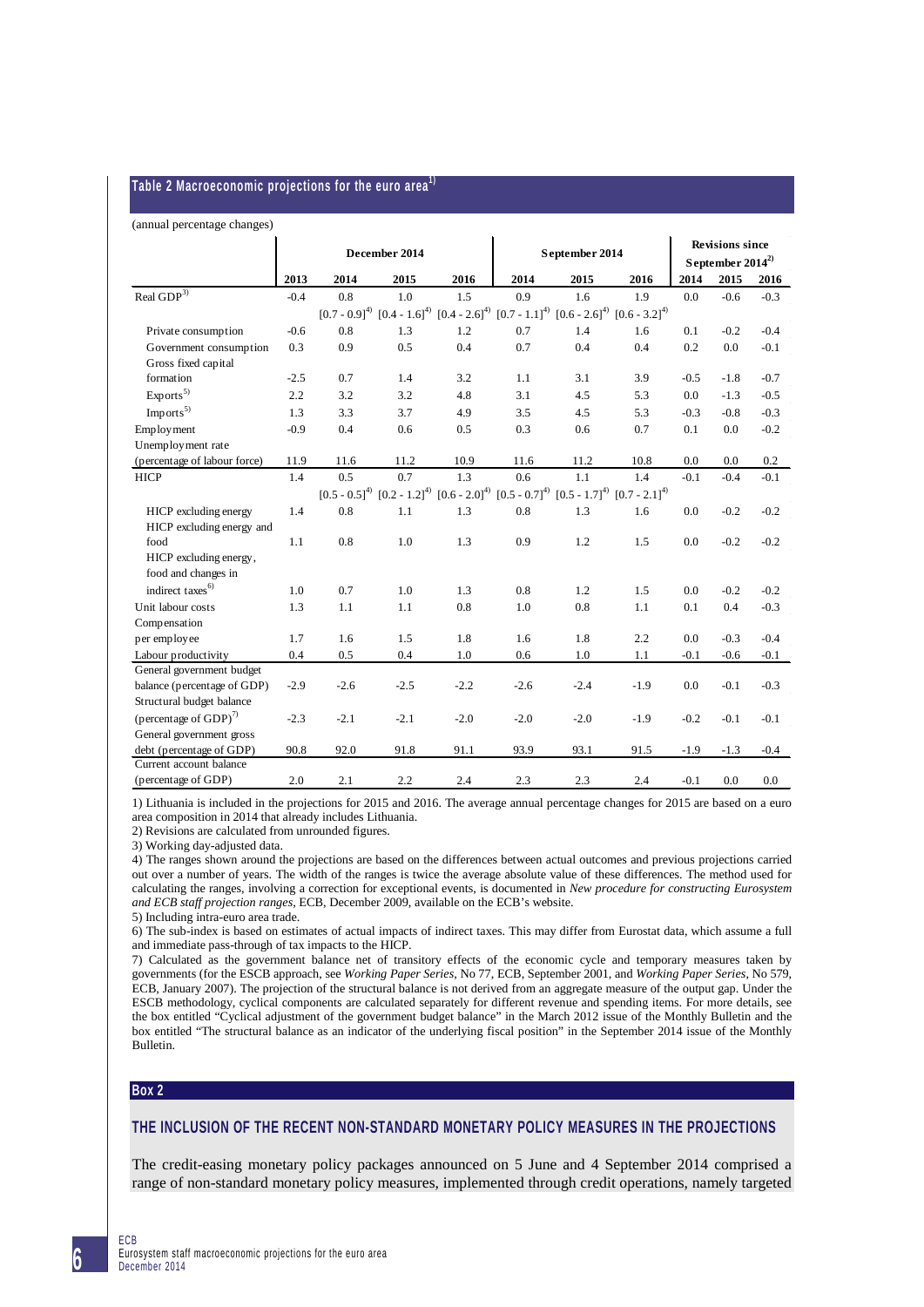longer-term refinancing operations, and outright operations, namely an asset-backed securities purchase programme and a covered bond purchase programme.

The impact of these measures on the outlook for growth and inflation is reflected in the baseline only to the extent that they have already affected financial variables, notably interest rates, equity prices and the exchange rate of the euro. As a result of this technical approach, certain additional potential channels are not captured in the baseline. These include, for example, the direct pass-through channel, associated with the funding cost relief for euro area banks stemming from these measures. A second channel not included in the baseline is the portfolio rebalancing channel, reflecting the fact that the large injections of liquidity associated with each of the three policy measures could strengthen the incentive for investors to reduce their excess holdings of cash by buying and thus bidding up the price – and hence lowering the yield – of alternative financial instruments, other than those purchased by the central bank.

Overall, the baseline is thus likely to underestimate the impact of the monetary policy packages, which represents an upside risk to the baseline projections for growth and inflation.

# **PRICE AND COST PROJECTIONS**

According to Eurostat's flash estimate, overall HICP inflation stood at 0.3% in November 2014. The low current rate of inflation reflects subdued energy prices related to the recent falls in crude oil prices, low food price inflation as well as modest trends in non-energy industrial goods and services prices.

HICP inflation is projected to remain low in the near term. Thereafter, it is expected to increase only gradually until the end of the projection horizon, reaching a rate of 1.4% in the fourth quarter of 2016. The increase in HICP inflation over the projection horizon is expected to be brought about by the gradual narrowing of the negative output gap and by rising external price pressures. The latter reflect in particular a swing from downward to upward pressures stemming from commodity prices and from the passthrough of the past weakening of the exchange rate of the euro.

The remaining slack in the euro area, together with the assumed moderate developments in commodity prices, will prevent a more substantial pick-up in euro area inflation. The negative output gap is projected to shrink only partially until 2016, implying modest wage and profit margin increases. Overall, HICP inflation is expected to remain very subdued, averaging 0.5% in 2014, 0.7% in 2015 and 1.3% in 2016. HICP inflation excluding energy and food is expected to average 0.8% in 2014, 1.0% in 2015 and 1.3% in 2016.

External price pressures dampen the inflation outlook at present but are expected to rise over the projection horizon, reflecting the projected strengthening in global demand, the lower exchange rate of the euro and, in 2016, an expected increase in commodity prices. External price developments have added to the downward price pressures in the euro area over the recent past. Sluggish global growth, declines in oil and non-oil commodity prices and the past appreciation of the euro have led to declines in euro area import prices in 2013 and 2014. Looking ahead, as these effects gradually fade, the extra-euro area import deflator is expected to rise in 2016.

Improvements in the labour market and declining economic slack are expected to trigger moderate increases in domestic price pressures over the projection horizon. Compensation per employee growth is projected to rise slightly over the horizon but to remain low, given ongoing adjustment processes and wage moderation in several euro area countries. The low inflation environment also contributes to the modest wage outlook. Unit labour cost growth is projected to decline gently over the projection horizon. This reflects the fact that the small pick-up in compensation per employee growth is more than offset by stronger productivity growth. The modest unit labour cost developments are one of the main sources of the expected low domestic cost pressures until the end of the projection horizon.

Profit margins (as measured by the difference between the GDP deflator at factor cost and unit labour cost growth) are expected to decline in 2014, stabilise in 2015 and rebound in 2016 as a result of the strengthening of economic activity and, in particular, a moderation of unit labour cost developments.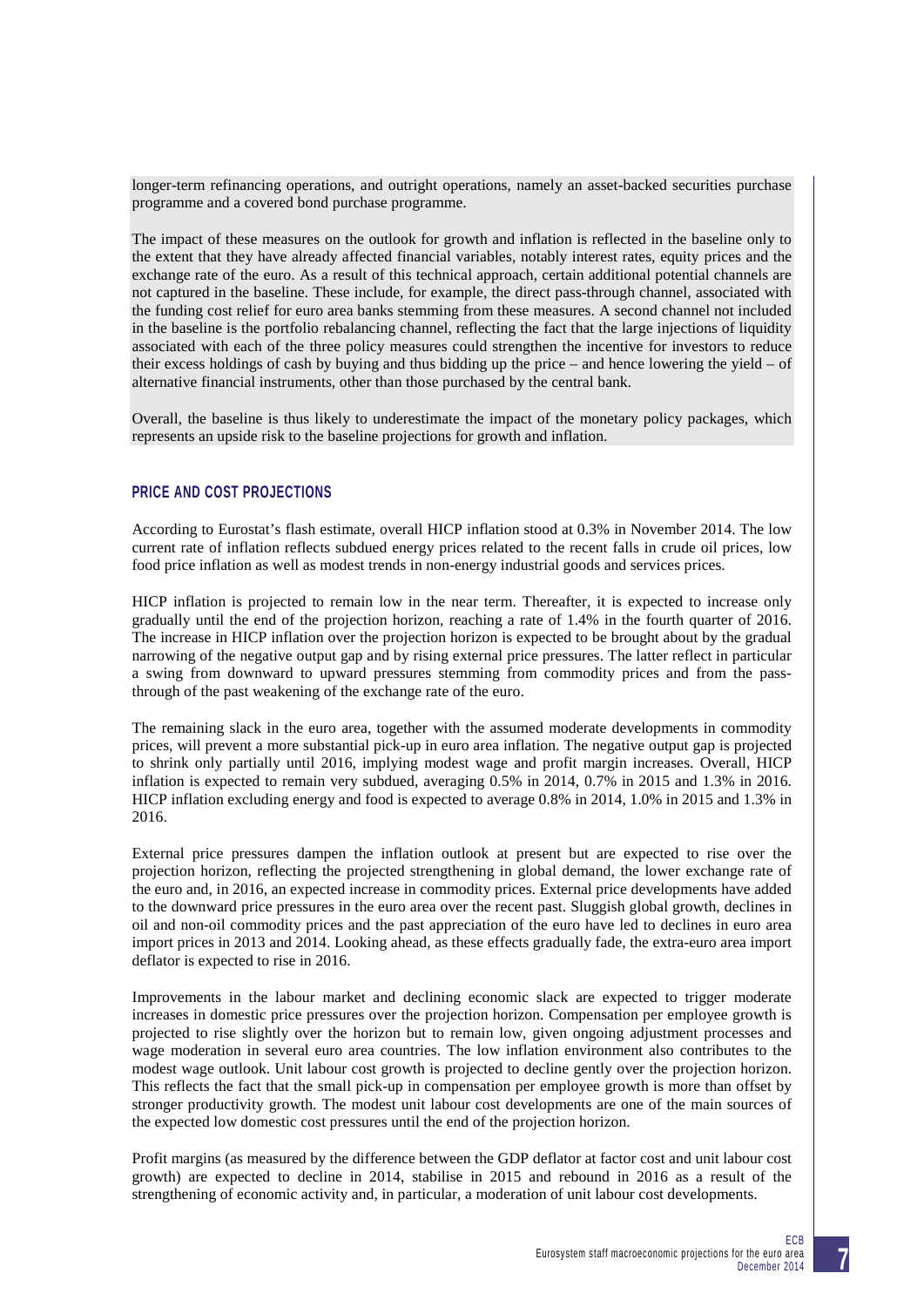Compared with the macroeconomic projections published in the September 2014 issue of the Monthly Bulletin, the projection for headline inflation has been revised down by 0.1 percentage point for 2014, by 0.4 percentage point for 2015 and by 0.1 percentage point for 2016. This reflects mainly lower oil prices in euro, some downward surprises regarding recent outcomes for the non-energy components, and the impact of the downwardly revised growth outlook. For 2016, the latter is partly compensated for by a stronger upward impact from HICP energy inflation, driven by a weaker exchange rate and an upward change in oil price futures as compared with the September projection. HICP inflation excluding food and energy has also been revised down, reflecting the weaker wage and profit margin dynamics as well as the indirect pass-through of the recent exchange rate depreciation.

## **Chart 1 Macroeconomic projections1 )**

#### (quarterly data)





1) The ranges shown around the central projections are based on the differences between actual outcomes and previous projections carried out over a number of years. The width of the ranges is twice the average absolute value of these differences. The method used for calculating the ranges, involving a correction for exceptional events, is documented in *New procedure for constructing Eurosystem and ECB staff projection ranges*, ECB, December 2009, available on the ECB's website. 2) Working day-adjusted data.

# **FISCAL OUTLOOK**

The orientation of fiscal policy will be broadly neutral over the projection horizon. The fiscal stance, measured as a change in the cyclically adjusted primary balance, is expected to be slightly expansionary in 2014-15 and neutral in 2016, in contrast with the significant tightening observed in previous years.

The government deficit ratio is projected to gradually decrease over the projection horizon. This decline will be supported by the improvement of the cyclical position of the euro area economy. The structural budget balance is projected to improve only slightly over the projection horizon, reflecting broadly neutral fiscal policy. The government debt ratio will start declining from 2015 onwards, owing to the recent improvements in the primary balance and a more favourable interest/growth differential.

Compared with the fiscal projection published in the September 2014 issue of the Monthly Bulletin, the deficit outlook and debt dynamics have somewhat deteriorated as a result of a less favourable macroeconomic outlook and a slight relaxation in discretionary fiscal policies. The downward revision of the debt-to-GDP ratio is mainly a result of the implementation of the new statistical standard ESA 2010.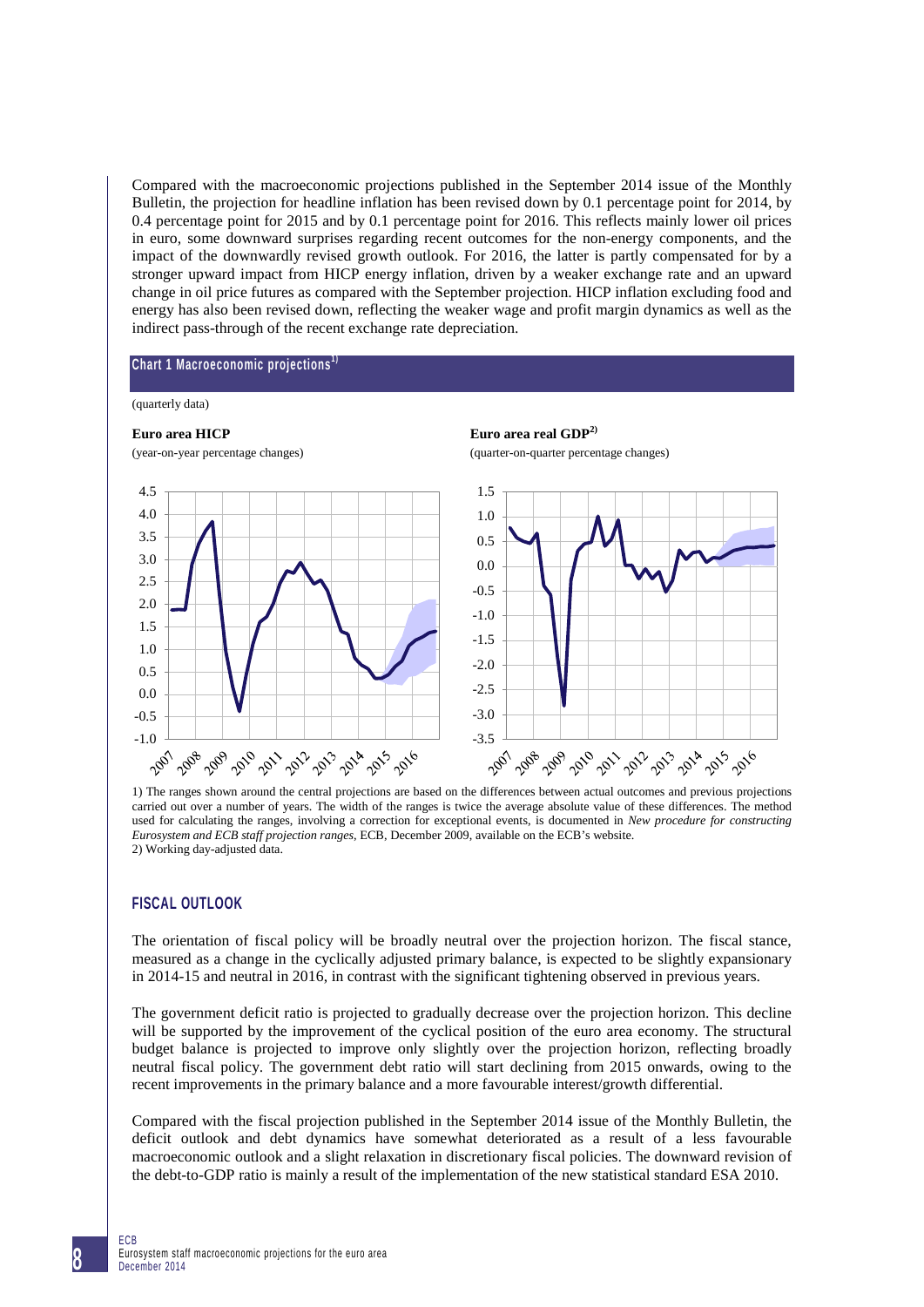## **Box 3**

# **SENSITIVITY ANALYSES**

Projections rely heavily on technical assumptions regarding the evolution of certain key variables. Given that some of these variables can have a large impact on the projections for the euro area, the sensitivity of the latter with respect to alternative paths of these underlying assumptions can help in the analysis of risks around the projections. This box discusses the uncertainty around three key underlying assumptions and the sensitivity of the projections with respect to these assumptions.<sup>1</sup>

# **1) An alternative oil price path**

The assumptions for oil prices in the current Eurosystem staff projections are taken from market expectations as measured by oil futures prices. At the cut-off date of 13 November, taking the oil price path implied by futures markets in the preceding two-week period, it had been predicted that a barrel of Brent crude oil would fall from USD 102.6 in the third quarter of 2014 to USD 85.6 in 2015, before rising to USD 88.5 in 2016. After the cut-off date, however, oil prices and oil price futures fell further in an environment of ample oil supply and weak oil demand, in particular after OPEC decided on 27 November 2014 to maintain current production levels. On 2 December 2014, oil price futures implied that the price of Brent crude oil would fall to USD 73.2 in 2015 and rise to USD 78.1 in 2016, i.e. to levels 14.5% and 11.7% lower than those entailed in the baseline projection.

On the basis of Eurosystem staff macroeconomic models, it has been estimated that the alternative oil price path would cause euro area HICP inflation to be about 0.4 percentage point below the baseline projection for 2015 and 0.1 percentage point below the baseline projection for 2016. At the same time, the alternative oil price path would support real GDP growth by about 0.1 percentage point in both 2015 and 2016.

# **2) An alternative exchange rate path**

The baseline assumes an unchanged effective exchange rate of the euro until the end of the horizon. However, a weakening of the euro could result from deteriorating growth prospects in the euro area as compared with the US economy, and from expectations of diverging monetary policy stances in the two economies, implying market expectations of a prolonged period of low interest rates in the euro area and a faster normalisation in the United States. An alternative path of the euro, implying a stronger depreciation, has been derived from the 25th percentile of the distribution provided by the option-implied risk-neutral densities for the EUR/USD exchange rate on 13 November 2014. This path implies a gradual depreciation of the euro vis-à-vis the US dollar to an exchange rate of 1.17 in 2016, which is 6.1% below the baseline assumption. The corresponding assumptions for the nominal effective exchange rate of the euro reflect historical regularities, whereby changes in the EUR/USD exchange rate reflect changes in the effective exchange rate with an elasticity of around 52%. This results in a gradual divergence of the effective exchange rate of the euro from the baseline, reaching a level 3.2% below the baseline in 2016. In this scenario, the results from various Eurosystem staff macroeconomic models point to higher real GDP growth, by 0.1-0.3 percentage point, and higher HICP inflation, by 0.1-0.4 percentage point, in 2015 and 2016.

# **3) Additional fiscal consolidation**

As stated in Box 1, the fiscal policy assumptions include all policy measures that have already been approved by national parliaments or that have been specified in sufficient detail by governments and are likely to pass the legislative process. For most countries, the measures included in the baseline projection fall short of the fiscal consolidation requirements under the corrective and preventive arms of the Stability and Growth Pact. The commitment to comply with these requirements is broadly reflected in the 2014 stability programmes and in EU-IMF programme documents. However, the underlying measures to achieve these targets are often either missing or not sufficiently well specified. Accordingly, they are not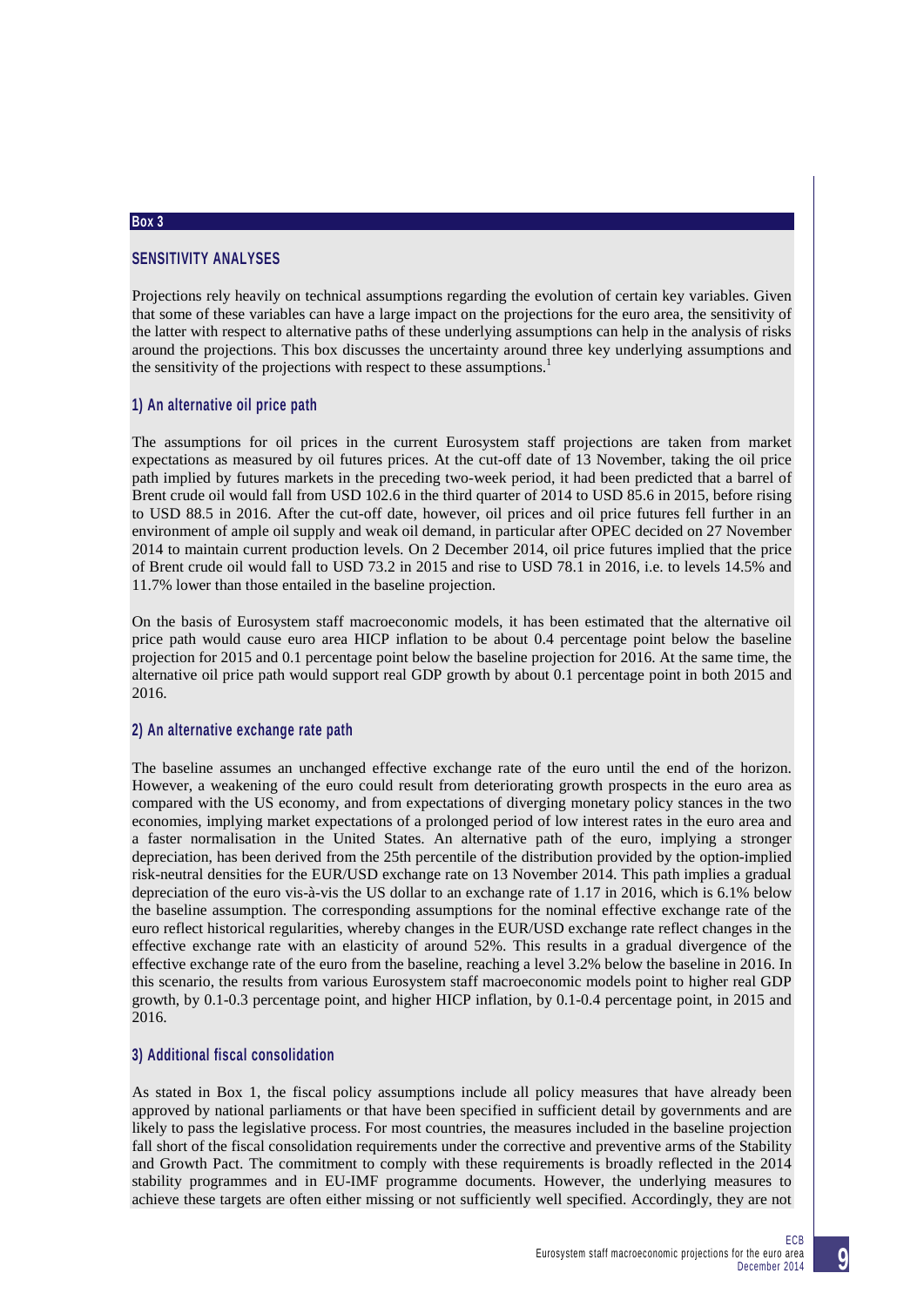taken into account in the baseline projection. It is therefore not only necessary but also likely that additional fiscal consolidation measures, as compared with those embedded in the baseline, will be adopted by several governments by 2016.

# **Assumptions underlying the fiscal sensitivity analysis**

The fiscal sensitivity analysis takes as a starting point the "fiscal gap" between governments' budgetary targets and the baseline budget projections. Country-specific conditions and information in terms of both size and composition are used to gauge the likely additional fiscal consolidation. In particular, countryspecific information aims to capture uncertainties surrounding fiscal targets, the likelihood of additional fiscal consolidation measures with an impact on aggregate demand as opposed to other deficit-reducing factors, and the associated macroeconomic feedback effects.

On the basis of this approach, some further fiscal consolidation measures that have an impact on demand are assessed to be likely in 2015 and in 2016, bringing the cumulative amount of additional consolidation to around 0.2% of GDP by the end of 2016. As regards the composition of fiscal measures, the sensitivity analysis seeks to incorporate country and time-specific profiles of the most likely additional consolidation efforts. In this exercise, at the euro area aggregate level, fiscal consolidation is assessed to be tilted somewhat to the expenditure side of the budget.

### **Macroeconomic impact from additional fiscal consolidation**

The simulation results of the impact from the fiscal sensitivity analysis on real GDP growth and HICP inflation for the euro area using the ECB's New Area-Wide Model ( $NAWM<sup>2</sup>$ ) are summarised in the table below.

The impact on real GDP growth from the additional fiscal consolidation is limited in 2014 and 2015 but estimated to be about -0.1 percentage point in 2016. The impact on HICP inflation is estimated to be negligible over the whole forecast horizon.

The current analysis therefore points to modest downside risks to the baseline projection for real GDP growth in 2016, given that not all of the intended fiscal consolidation measures have been included in the baseline. At the same time, there are negligible risks to the inflation projection.

| The estimated macroeconomic impact of additional fiscal consolidation on GDP growth and HIGP inflation in the euro<br><b>area</b> |          |          |          |
|-----------------------------------------------------------------------------------------------------------------------------------|----------|----------|----------|
| (percentage of GDP)                                                                                                               |          |          |          |
|                                                                                                                                   | 2014     | 2015     | 2016     |
| Government budget targets <sup>1)</sup>                                                                                           | $-2.7$   | $-2.2$   | $-1.7$   |
| Baseline fiscal projections                                                                                                       | $-2.6$   | $-2.5$   | $-2.2$   |
| Additional fiscal consolidation (cumulative) <sup>2)</sup>                                                                        | 0.0      | 0.0      | 0.2      |
| Effects of additional fiscal consolidation with impact on demand                                                                  |          |          |          |
| (percentage points) <sup>3)</sup>                                                                                                 |          |          |          |
| Real GDP growth                                                                                                                   | $\Omega$ | $\Omega$ | $-0.1$   |
| <b>HICP</b> inflation                                                                                                             | 0        | $\Omega$ | $\Omega$ |

1) Nominal targets, as included in the latest EU-IMF programme documents for the relevant countries; for the remaining countries, as included in the draft budgetary plans or approved budget laws for 2015, or the 2014 stability programme updates. 2) Sensitivity analysis based on assessments by Eurosystem staff.

3) Deviations from the baseline in percentage points for real GDP growth and HICP inflation (both on an annual basis). The macroeconomic impact is simulated using the ECB's New Area-Wide Model.

It should be stressed that this fiscal sensitivity analysis focuses only on the potential short-term effects of likely additional fiscal consolidation. While even well-designed fiscal consolidation measures often have negative short-term effects on real GDP growth, there are positive longer-term effects on activity that are not evident over the horizon of this analysis.<sup>3</sup> Therefore, the results of this analysis should not be interpreted as calling into question the need for additional fiscal consolidation efforts over the projection

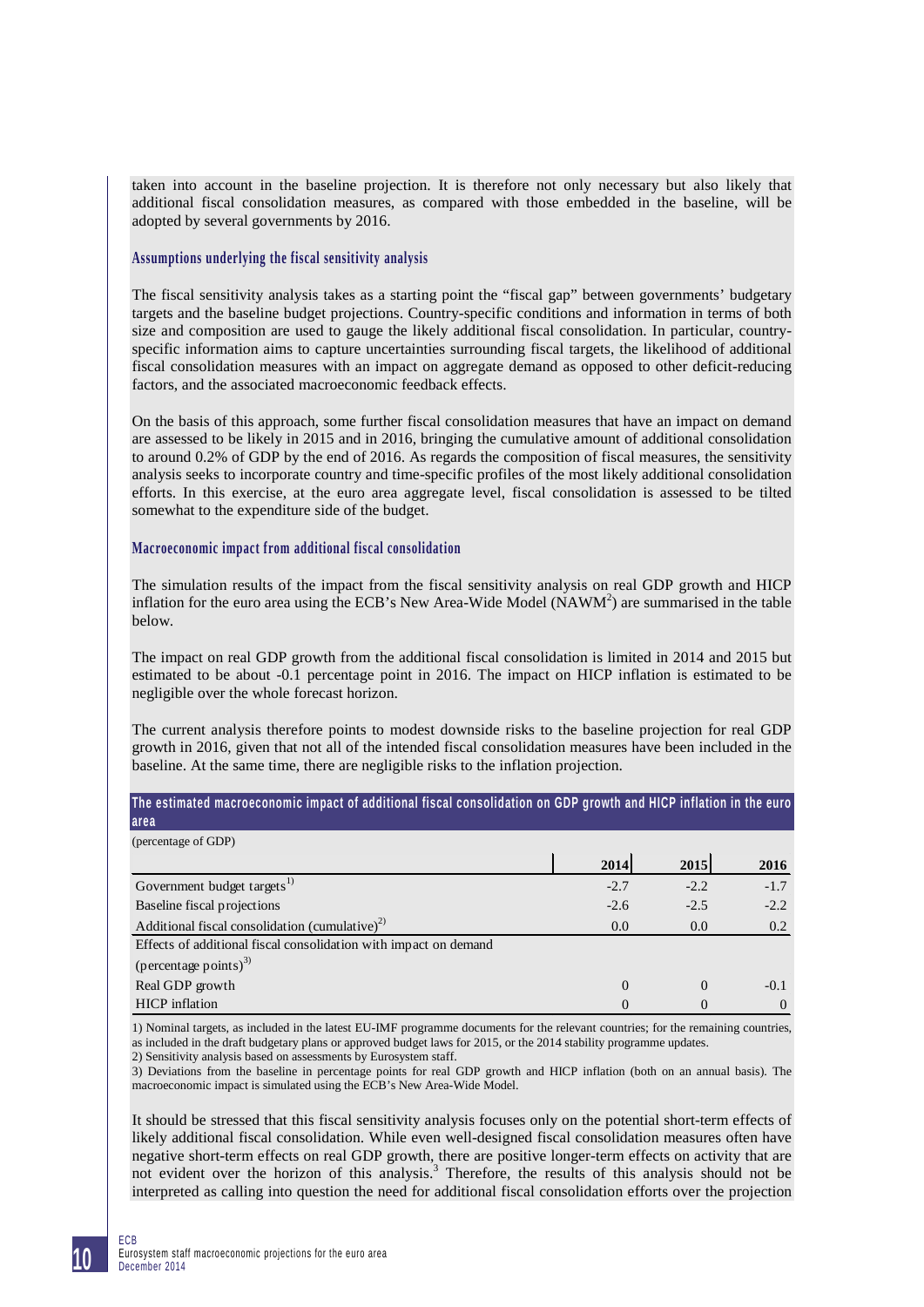horizon. Indeed, further consolidation efforts are necessary to restore sound public finances in the euro area. Without such consolidation, there is a risk that the pricing of sovereign debt could be adversely affected. Furthermore, effects on confidence may be negative, hindering the economic recovery.

- 1 All simulations have been conducted under the assumption of no policy change and no change to any other variable concerning the technical assumptions and the international environment of the euro area.
- 2 For a description of the New Area-Wide Model, see Christoffel, K., Coenen, G. and Warne, A., "The New Area-Wide Model of the euro area: a micro-founded open-economy model for forecasting and policy analysis", *Working Paper Series*, No 944, ECB, October 2008.
- 3 For a more detailed analysis of the macroeconomic effects of fiscal consolidation, see the article entitled "Fiscal multipliers and the timing of consolidation", *Monthly Bulletin*, ECB, April 2014.

#### **Box 4**

# **FORECASTS BY OTHER INSTITUTIONS**

A number of forecasts for the euro area are available from both international organisations and private sector institutions. However, these forecasts are not strictly comparable with one another or with the Eurosystem staff macroeconomic projections, as they were finalised at different points in time. Additionally, they use different (partly unspecified) methods to derive assumptions for fiscal, financial and external variables, including oil and other commodity prices. Finally, there are differences in working day adjustment methods across different forecasts (see the table below).

#### **Comparison of forecasts for euro area real GDP growth and HICP inflation**

| (annual percentage changes)        |                 |      |                   |      |                       |                                                                         |      |
|------------------------------------|-----------------|------|-------------------|------|-----------------------|-------------------------------------------------------------------------|------|
|                                    | Date of release |      | <b>GDP</b> growth |      | <b>HICP</b> inflation |                                                                         |      |
|                                    |                 | 2014 | 2015              | 2016 | 2014                  | 2015                                                                    | 2016 |
| Eurosy stem staff projections      | December 2014   | 0.8  | 1.0               | 1.5  | 0.5                   | 0.7                                                                     | 1.3  |
|                                    |                 |      |                   |      |                       | $[0.7-0.9]$ $[0.4-1.6]$ $[0.4-2.6]$ $[0.5-0.5]$ $[0.2-1.2]$ $[0.6-2.0]$ |      |
| European Commission                | November 2014   | 0.8  | 1.1               | 1.7  | 0.5                   | 0.8                                                                     | 1.5  |
| <b>OECD</b>                        | November 2014   | 0.8  | 1.1               | 1.7  | 0.5                   | 0.6                                                                     | 1.0  |
| Euro Zone Barometer                | November 2014   | 0.8  | 1.2               | 1.6  | 0.5                   | 0.9                                                                     | 1.3  |
| Consensus Economics Forecasts      | November 2014   | 0.8  | 1.1               | 1.5  | 0.5                   | 0.9                                                                     | 1.3  |
| Survey of Professional Forecasters | November 2014   | 0.8  | 1.2               | 1.5  | 0.5                   | 1.0                                                                     | 1.4  |
| <b>IMF</b>                         | October 2014    | 0.8  | 1.3               | 1.7  | 0.5                   | 0.9                                                                     | 1.2  |

#### (annual percentage changes)

Sources: European Commission's European Economic Forecast, Autumn 2014; IMF World Economic Outlook, October 2014; OECD Economic Outlook, November 2014; Consensus Economics Forecasts; MJEconomics; and the ECB's Survey of Professional Forecasters.

Notes: The Eurosystem staff macroeconomic projections and the OECD forecasts both report working day-adjusted annual growth rates, whereas the European Commission and the IMF report annual growth rates that are not adjusted for the number of working days per annum. Other forecasts do not specify whether they report working day-adjusted or non-working day-adjusted data.

In the forecasts currently available from other institutions, euro area real GDP growth in 2014 is projected to be the same as that entailed in the Eurosystem staff projections. Projections for real GDP growth in 2015 and 2016 are similar to or slightly higher than the Eurosystem staff projections. Average annual HICP inflation in 2014 is projected to be the same as that entailed in the Eurosystem staff projections. The projections of most other institutions for HICP inflation in 2015 are slightly higher than the Eurosystem staff projections. HICP inflation in 2016 is expected to average between 1.0% and 1.5% according to the other available projections, compared with 1.3% in the Eurosystem staff projection. At present, all available forecasts for 2015 and 2016 are within the ranges of the Eurosystem projections, which are indicated in the table.